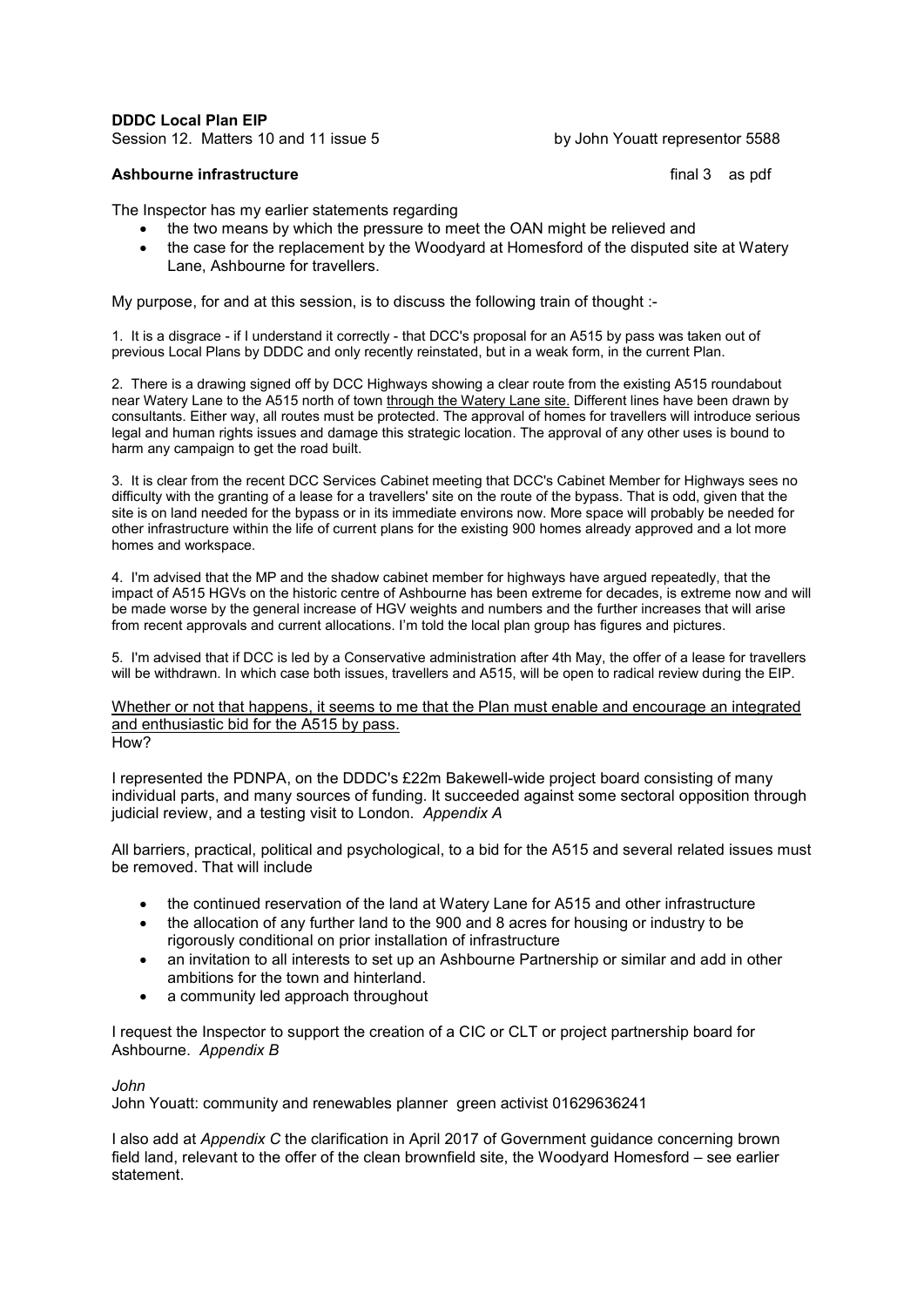Appendix A

A flyer about the 1998 Bakewell project.



# WHAT IS THE BAKEWELL PROJECT?

The Bakewell Project is about securing the future of Bakewell and its surrounding population of 22,000, by tackling the most important economic, social, business support and training needs of the community. It arises from in-depth rosoarch and consultation. It is a sustainable plan of action with many interlocking proposals, which include:

- $\Box$ relocating the old livestock market to a new site on the other side of the river
- $\Box$ redeveloping the old market area to include a supermarket, other local needs shops, housing, offices, a riverside walk, new toilets, car parking and an improved stall market
- $\Box$ creating a new Agricultural/Rural Business Centre on a new site to include a Business Link office, meeting/training/seminar rooms, exhibition space, central concourse, cafe, market related retail units, Bakewell Show facilities as well as parking, landscaping, a new access and a footpath link to the town centre
- LE. a social housing scheme in the New Street area, including home-study and disabled persons' accommodation
- α relocation of the public library
- materials for the new self-build Medway Community Centre to replace that which was u lost in 1992
- □ providing computers for new IT facilities at Lady Manners School
- a variety of training schemes and business support initiatives, to include:a

Greenacres - Training in Farm Management, - Provide long term personal development opportunities for young people, NVQ Assessors Project, Support for Childcare Clubs/Croche, Teloworking Courses, Teacher Placement Services, Creation of an Options Advice and Guidance Shop, Support for Young Enterprise Programmes in schools, Working with industry to promote the importance and enjoyment of science and technology careers to young people.

Published and Printed by The Research Project Partnership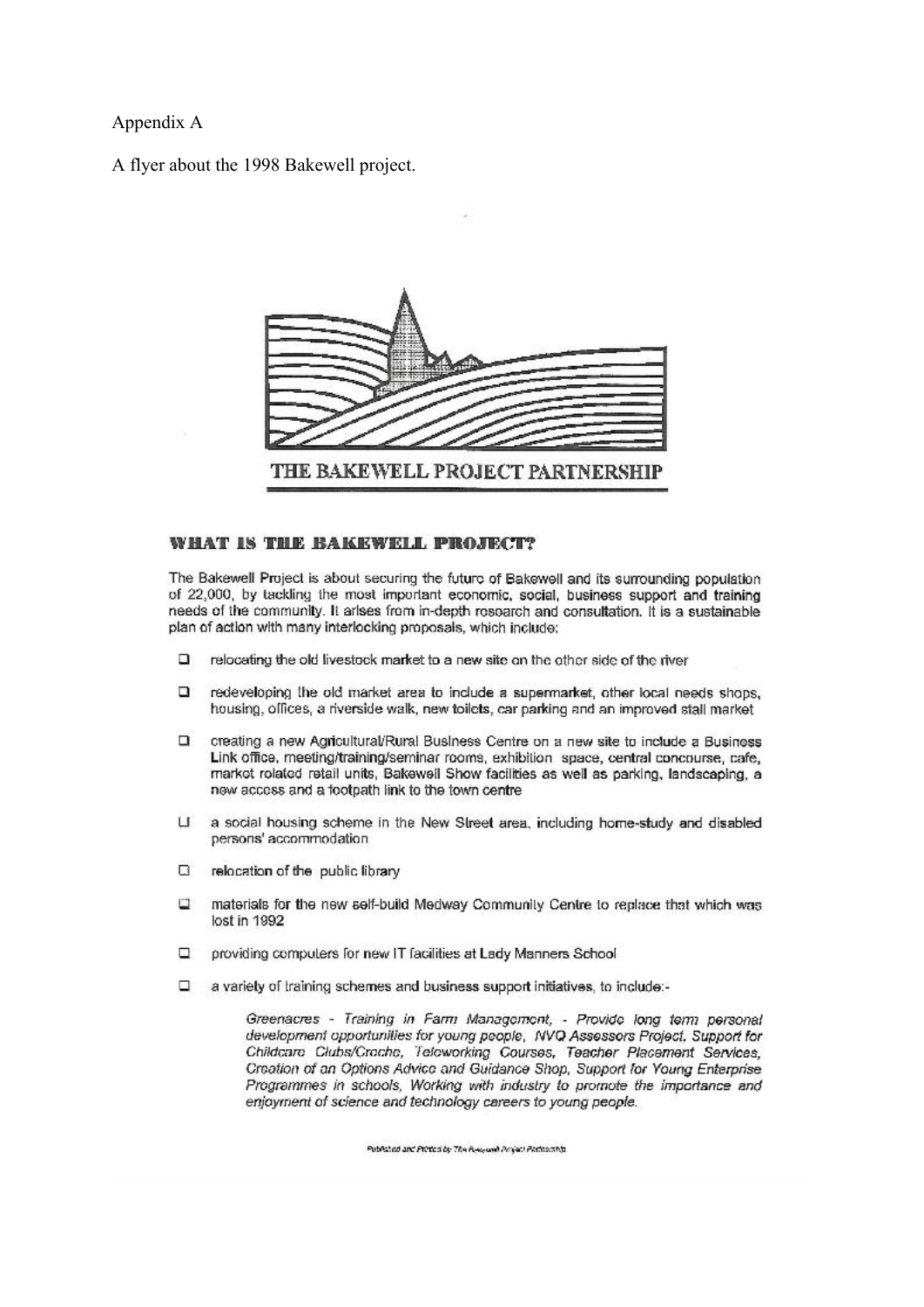## WHAT WILL THE BENEFITS RE?

An independent study suggests that, by the year 2001 an additional £35 million income will be gonerated for the local economy by The Bakewell Project. At the same time over 200 jobs will be protected, with up to 650 new ones being created.

#### WHO ARE THE PARTNERSHIP?

Derbyshire Dales District Council The Medway Centre Community Association Nordeer Limited North Derbyshire Training and Enterprise Council Community Interest Group, including Bakewell Town Council Peak District National Park Authority (advisory)

### WHERE DOES THE FUNDING CONE FROM?

The estimated overall cost of The Bakewell Project is in excess of £14 million. The funding will come from the following main sources:

Derbyshire Dales District Council, the Private Sector, North Derbyshire Training and Enterprise Council, Business Link North Derbyshire, the Voluntary Sector, Local Schools, Housing Corporation, Northern Counties Housing Association.

The Bakewell Project Partnership is also grateful for the significant contributions made by the following initiatives:



# **HOW CAN I FIND OUT MORE?**

To find out more about The Bakewell Project, please contact:

Dave Roberts, Rural Challenge Officer or Lindsay Allen, SRB Officer, Council Offices, Bath Street, Bakewell DE45 1BY

> Telephone: (01629) 813304 Fax: (01629) 814752

or call in at the Bath Street office to see the plans between 9am and 5pm on Mondays or between 2pm and 5pm Tuesday to Friday.

Published and Print of by The Polygonal Protect Partnership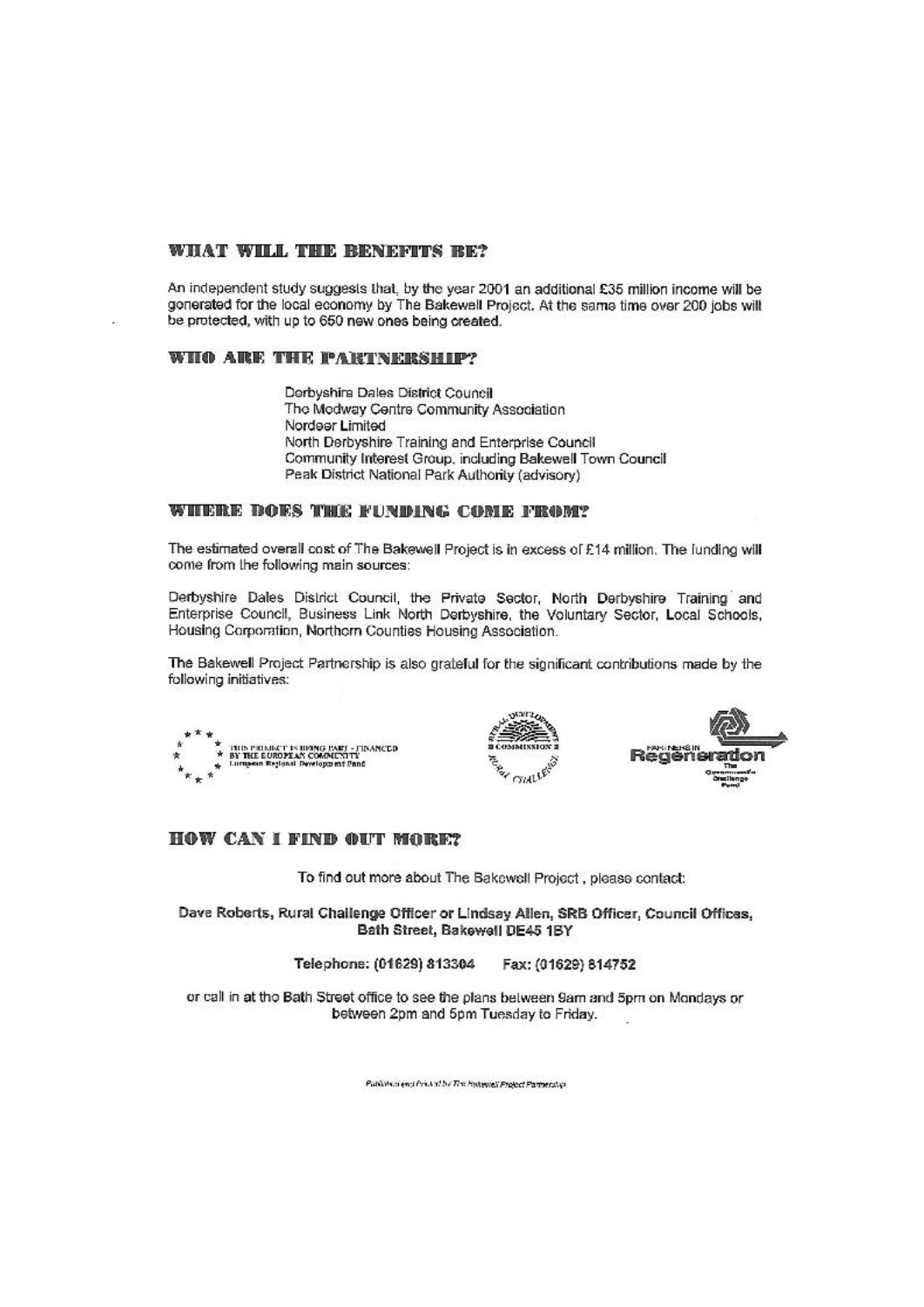# Appendix B

# Statement on CLTs and Garden Villages from Regional CLT



#### **Derbyshire Dales Draft Local Plan**

#### **Community Led Housing**

This statement is made by Lincolnshire Community Land Trust (LCLT) as the only organisation in the East Midlands providing advice and support to communities wishing to establish a local Community Land Trust (CLT). The statutory definition of a CLT is set out in Section 79 of the Housing & Regeneration Act 2008 and is reproduced in Annex 1, but essentially a CLT is a locally-owned not-forprofit organisation with open and democratic membership that stewards affordable housing, land and other assets for the benefit of the community.

LCLT has, to date, supported the creation of two CLTs in Derbyshire Dales District, namely Youlgreave CLT Ltd and Bradwell CLT Ltd. Youlgreave CLT owns the freehold of eight affordable homes in the village which are leased long-term to a Housing Association; Bradwell CLT is awaiting the transfer of twelve affordable homes into its' ownership as prescribed by a \$106 agreement. Both villages are within the National Park.

LCLT is currently supporting the community in Wirksworth to create a CLT for the town, with an initial focus on community-led development of affordable low-carbon homes. A steering group is driving this forward following a successful and well-attended Public Meeting. This will be the third CLT in the District and complements other existing forms of community-led or community-owned affordable housing in the District such as Almshouse Trusts. Wirksworth in outside the National Park.

In December 2016, the Government announced significant financial support for all forms of community-led housing (CLTs, Co-Ops, Co-Housing etc.), initially through direct allocations of funding to Local Authorities exhibiting high levels of second home ownership. Derbyshire Dales DC is a recipient of this first round of funding. The funding can be used either for capital subsidy of schemes or for revenue enabling support or a mixture of the two. We anticipate that DDDC will utilise its' allocation for the purpose for which it is intended - namely supporting and bringing forward community-led housing development. The Government has indicated that the funding programme will run for at least a further four years. LCLT suggests that CLTs (or other forms of community-led housing development) have a valuable part to play in delivering housing not only in rural locations but also in the larger towns across the District. Local ownership ensures that the benefits accrued are stewarded for the benefit of the community in perpetuity.

The Government has recently given financial backing to 14 new Garden Villages, including Infinity Garden Village in South Derbyshire. Such was the level of interest in the financial and practical support on offer, the Government has indicated that it "... may run a further call for expressions of interest in 2017 for other places with proposals for new garden villages"<sup>1</sup>. LCLT would support a Garden Village proposal for Derbyshire Dales where it can be clearly demonstrated that there is local, grass roots, community support for the concept and where the original Ebenezer Howard Garden City principle of mutual ownership of civic assets is embedded in the proposal.

**Lincolnshire Community Land Trust** April 2017

<sup>1</sup>https://www.gov.uk/government/news/first-ever-garden-villages-named-with-government-support

Lincolnshire Community Land Trust CIC **Stanley Bett House, Tentercroft St, Lincol**<br>Community Interest Company 7952697